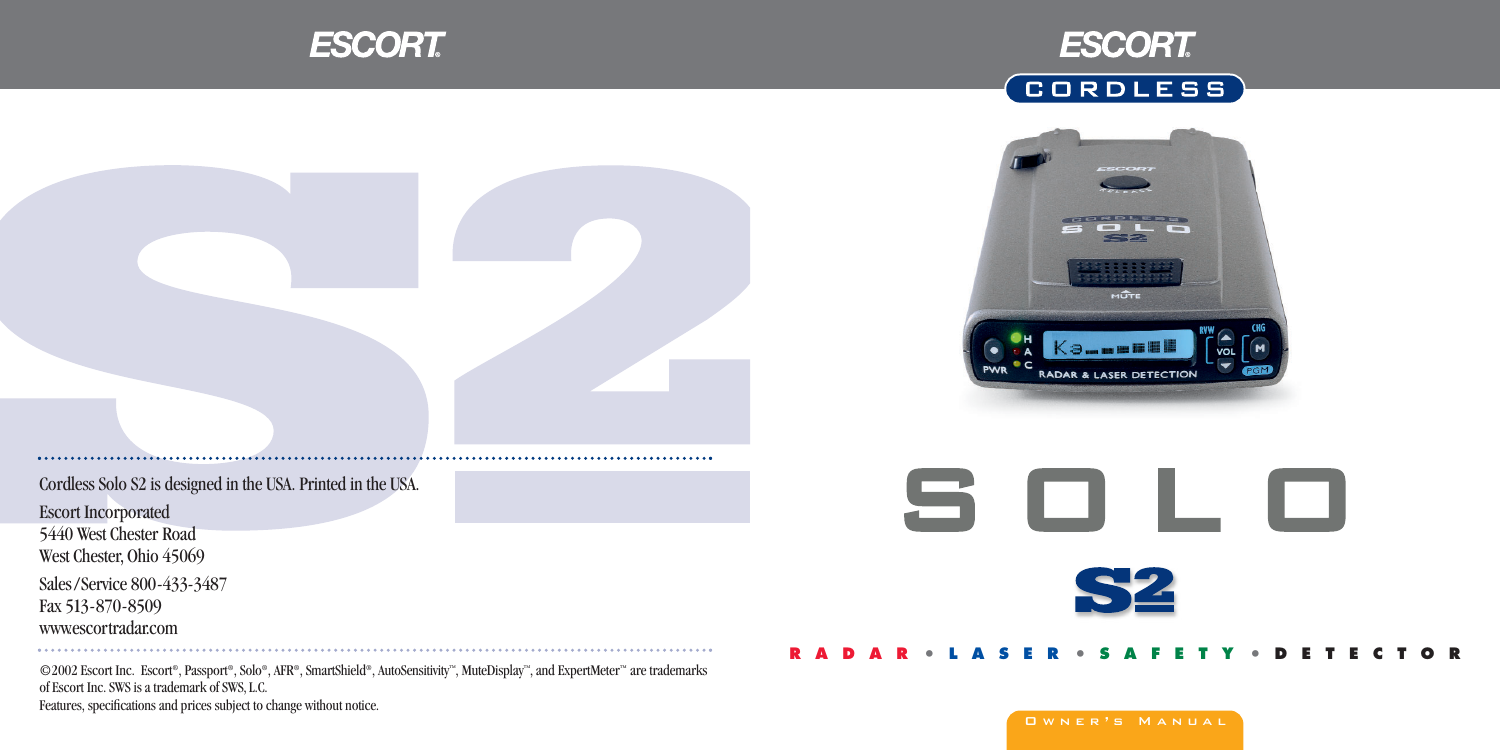# **Congratulations**

Your new Solo S2 is the most advanced cordless radar, laser and safety detector available.

The Solo S2 includes full X, K, SuperWide Ka, and Safety Warning System radar capability, front and rear laser detection, digital signal processing (DSP) for superior range and reduced false alarms, our patented Mute and AutoMute, audible and visual band alerts, and all the performance you'd expect from Escort.

In addition, the Solo S2 introduces a new level of revolutionary cordless performance and innovative features:

- New long-range cordless performance for both radar and laser
- New AutoPower feature maximizes battery life
- New brilliant high-resolution LCD display with LED backlight
- Advanced EZ-Programming lets you customize up to 10 features
- Exclusive AutoSensitivity mode virtually eliminates false alarms, plus Highway and City settings
- ExpertMeter tracks and displays up to 8 radar signals simultaneously
- Detects and displays up to 64 Safety Warning System messages
- Compatible with Laser Shifter™ ZR3

If you've used a radar detector before, a review of the Quick Reference Guide on pages 6 and 7, and the EZ-Programming information on pages 14-19 will briefly explain the new features.

If this is your first detector, please read the manual in detail to get the most out of your Solo S2's outstanding performance and innovative features. Please drive safely.

### **FCC Note:**

Modifications not expressly approved by the manufacturer could void the user's FCC granted authority to operate the equipment.

# **Solo S2** Quick Reference Card

There are 10 user-selectable options so you can customize your Solo S2 for your own preferences.

-

The buttons labeled VOL and M (Mode) are also used to enter the Program Mode, REVIEW your current program settings,and to CHANGE any settings as desired.The words PGM,RVW,and CHG are located on the front of the detector,and are highlighted in blue graphics.

#### **How to use EZ-Programming**

**1 To enter Program Mode, press and hold one of the VOL buttons and the M button down for 2 seconds.** (The unit will beep twice,and will display the word "Program").

**2 Then press the RVW button to review the current settings**.(You can either tap the button to change from item to item,or hold the button to scroll through the items).

**3 Press the CHG button to change any setting.** (You can either tap the button to change from setting to setting,or hold the button to scroll through all the options).

**4 To leave Program Mode, simply wait 8 seconds without pressing any button.** (The unit will display Complete,beep 4 times,and return to normal operation).

#### **Solo S2's Factory Settings**

-

*Remove card along perforations* 

Remove

card along perforations

-

To reset Solo S2 to its original factory settings, press and hold the Mute and M (Mode) buttons while turning Solo S2 on.Solo S2's display will provide a "Reset" message,accompanied by an audible alert,acknowledging the reset.

#### *An example of EZ-Programming:* Here is how you would turn Solo S2's AutoMute feature off.

**1** Enter the Program Mode by holding one of the VOL buttons and the M button down for 2 seconds.*Solo S2 will beep twice and display* Program*.*

**2** Then hold the RVW button down. *Solo S2 will scroll through the categories, starting with Contrast (*Contr*), then Pilot Light (*Pilot*), then Auto Power (*aPwr*), then Power-on sequence (*PwrOn*), then Signal Strength Meter (*Meter*), and then AutoMute (*aMute*).*

**3** Release the RVW button when Solo S2 shows the AutoMute item.*Since the factory setting is for AutoMute to be on, Solo S2 will display* aMute ON*.*

*If you accidentally don't release the RVW button in time, simply press the other VOL button to scroll back to the desired category.*

**4** Press the CHG button to change from aMute ON to aMute OFF.

**5** To complete the Programming,simply wait 8 seconds without pressing any button. *Solo S2 will display* Complete*, beep 4 times, and return to normal operation.*

**EZ-Programming Details**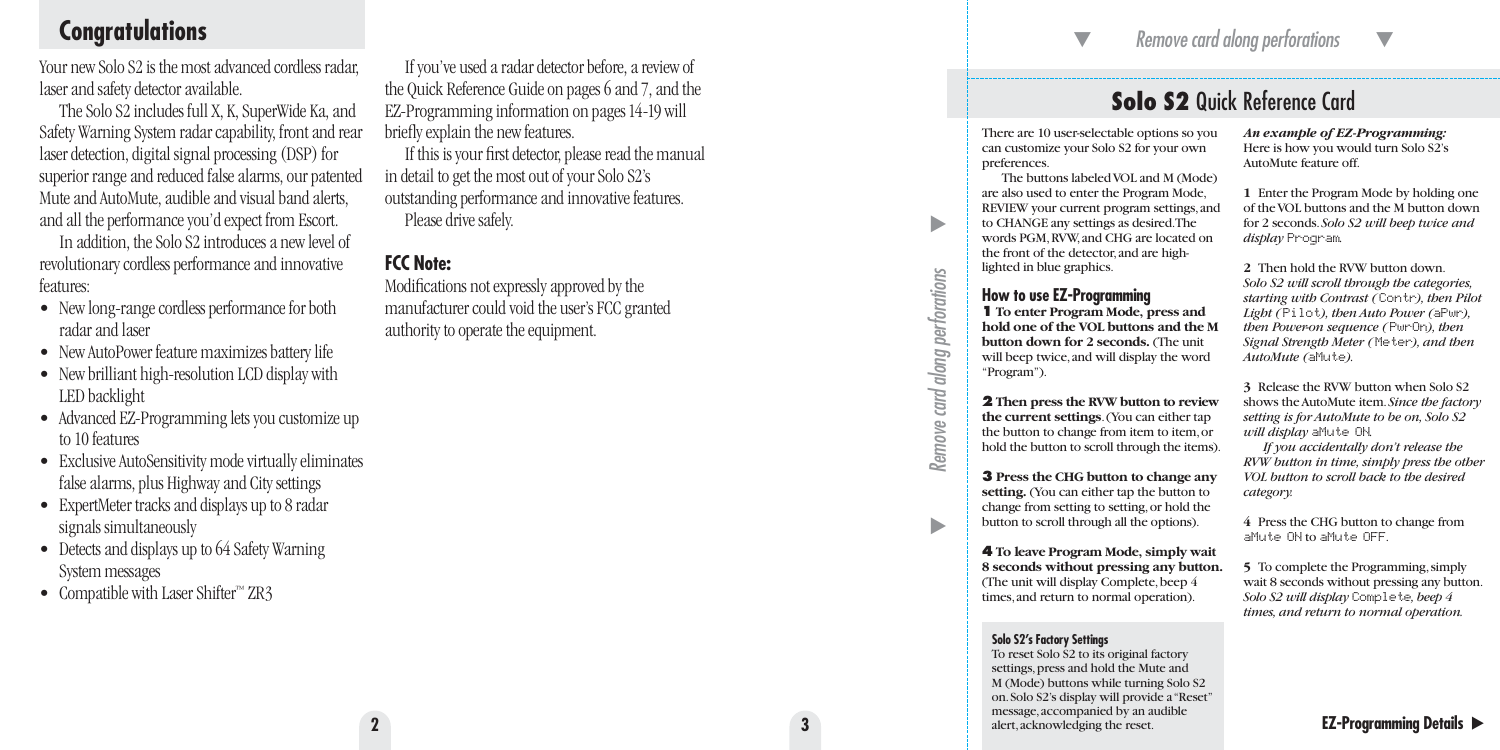#### $\bm{\nabla}$  *Remove card along perforations* - $\overline{\phantom{a}}$

# **Solo S2 Quick Reference Card**

| Press the RVW button to go<br>from one category to the next |                                                              |                                 | Press the CHG button to change<br>your setting within a category                                                                                                                                                        |
|-------------------------------------------------------------|--------------------------------------------------------------|---------------------------------|-------------------------------------------------------------------------------------------------------------------------------------------------------------------------------------------------------------------------|
| <b>CONTRAST</b>                                             | Contr                                                        |                                 | *Contrast level 3<br>Scrolls thru five contrast levels: 1-5                                                                                                                                                             |
| PILOT LIGHT                                                 | Pilot HWY                                                    |                                 | *Full word: Highway or Auto or City                                                                                                                                                                                     |
| (Options using<br>12-volt SmartCord)                        | Pilot H<br>Pilot H.><br>$Pilot +$<br>$Pilot + >$<br>Pilot +> |                                 | Letter: H or A or C.<br>Letter, with scanning dot<br>Symbol: + or $\cdot$ or -<br>Symbol, with scanning dot<br>Scanning symbol                                                                                          |
| AUTO POWER                                                  | aPwr ON<br>aPwr OFF                                          |                                 | <sup>*</sup> Turns Solo S2 on and off automatically<br>Turn Solo S2 on and off manually                                                                                                                                 |
| POWER-ON SEQUENCE                                           | PurOn STD<br>PumOn FST                                       |                                 | *Standard power-on sequence<br>Fast power-on sequence                                                                                                                                                                   |
| SIGNAL STRENGTH METER                                       | Meter STD<br>Meter EXP                                       |                                 | *Standard signal strength meter<br><b>Expert Meter</b>                                                                                                                                                                  |
| AUTOMUTE                                                    | aMute ON<br>aMute OFF                                        |                                 | *AutoMute on<br>AutoMute off                                                                                                                                                                                            |
| <b>AUDIOTONES</b>                                           | Tone STD<br>Tone LOUD                                        |                                 | *Standard tones<br>Loud tones                                                                                                                                                                                           |
| <b>CITY MODE SENSITIVITY</b>                                | City STD<br>Citu LoX<br>Citų NoX                             |                                 | *Standard City mode sensitivity<br>Low X band sensitivity in City Mode<br>No X band sensitivity in City Mode                                                                                                            |
| <b>BRIGHTNESS</b>                                           | Brt MED<br>Brt MAX                                           | Brt AUTO<br>Brt MIN<br>Brt DARK | *Brightness is controlled automatically<br>Minimum brightness when turned on<br>Medium brightness when turned on<br>Maximum brightness when turned on<br>Full Dark Mode when turned on                                  |
| <b>BANDS</b>                                                | Bands ALL<br>Bands MOD                                       |                                 | *All bands enabled<br>One or more bands are enabled                                                                                                                                                                     |
|                                                             |                                                              |                                 | Turn bands "ON" or "OFF" by<br>pressing the mute button                                                                                                                                                                 |
| * Solo S2's Factory Settings                                |                                                              |                                 | X ON or OFF *X-band detection on<br>K ON or OFF *K-band detection on<br>Ka ON or OFF *Ka-band detection on<br>LSR ON or OFF *Laser detection on<br>SUS ON or OFF *SWS detection off<br>UG2 ON or OFF *VG2 detection off |



 $\blacktriangleleft$ 

*Remove card along perforations* 

Remove card along perforations

 $\blacktriangleleft$ 

# **Table of Contents**

|   | Quick Reference Card              | 3-4              | <b>EZ-Programming</b>                  |
|---|-----------------------------------|------------------|----------------------------------------|
|   | Quick Reference Guide             | 6-7              | • How To Use EZ-F<br>• Example of EZ-F |
|   |                                   |                  | • Overview of EZ-F                     |
|   | <b>Installation</b>               | $8 - 9$          | • Details of EZ-Pro                    |
|   | <b>Battery Installation</b>       | 8                |                                        |
|   | • Optional 12-volt SmartCord      | 8                | <b>Technical Details</b>               |
|   | • Mounting Location               | 8                | • Interpreting Aler                    |
|   | · Windshield Mount                | 9                | • How Radar Worl                       |
|   |                                   |                  | • How Laser Works                      |
|   | <b>Controls and Features</b>      | $10 - 13$        | • How Safety Rada                      |
|   | • Power $On/Off$                  | 10 <sup>10</sup> |                                        |
|   | • AutoPwr                         | 10               | <b>Service</b>                         |
|   | • Volume Control                  | 10               | Troubleshooting                        |
|   | • Power-on indication / Alert     | 10               | • Service                              |
|   | $\bullet$ Mute                    | 10               | • Warranty                             |
|   | • AutoMute                        | 10 <sup>10</sup> | • Accessories                          |
|   | • SmartMute <sup>™</sup>          | 11               | • Specifications                       |
|   | • Battery Status / Voltage        | 11               | • Registration                         |
|   | • Low Battery Warning             | 11               |                                        |
|   | • Mode Switch (Highway/Auto/City) | 11               |                                        |
|   | • Brightness                      | 11               |                                        |
|   | • Audible Alerts                  | 12               |                                        |
|   | • Signal Strength Meter           | 12               |                                        |
|   | <b>ExpertMeter</b>                | $12 - 13$        |                                        |
| 4 |                                   | 5                |                                        |
|   |                                   |                  |                                        |

| EZ-Programming             | 14-19     |
|----------------------------|-----------|
| How To Use EZ-Programming  | 14        |
| Example of EZ-Programming  | 14        |
| Overview of EZ-Programming | 15        |
| Details of EZ-Programming  | $16-19$   |
| <b>Technical Details</b>   | $20 - 25$ |
| <b>Interpreting Alerts</b> | $20 - 21$ |
| How Radar Works            | 22        |
| How Laser Works            | 23        |
| How Safety Radar Works     | $24 - 25$ |
| Service                    | 26-31     |
| Troubleshooting            | $26 - 27$ |
| Service                    | 28        |
| Warranty                   | 28-29     |
| Accessories<br>$\bullet$   | 29        |
| Specifications             | 30        |
| Registration               | 31        |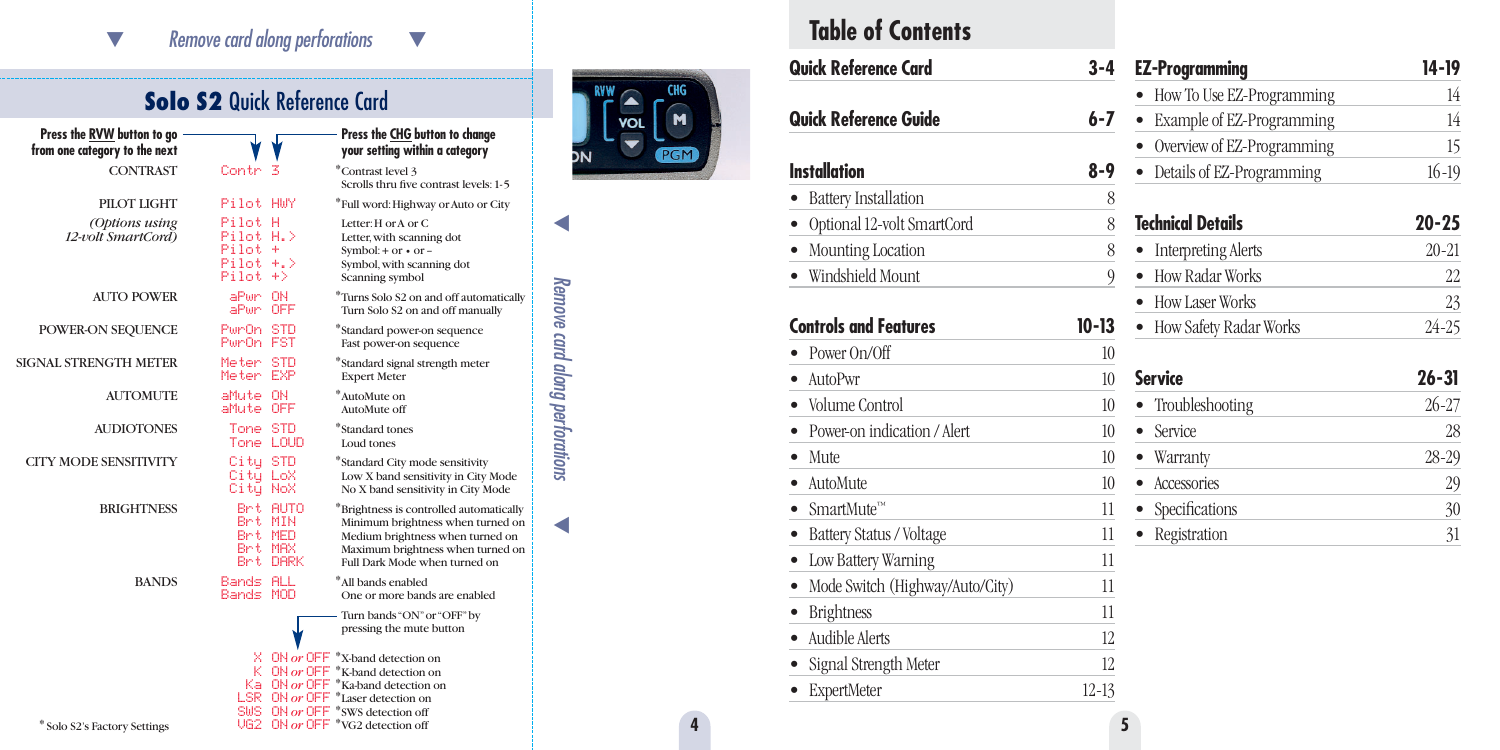# **Quick Reference Guide**

To begin using the Solo S2, just follow these simple steps

- **1** Install (2) AA batteries (included) in the battery compartment. (Please note polarity)
- **2** Mount your Solo S2 on the windshield using the supplied windshield mount.
- **3** Press the Power button (PWR) located on the left side of the front panel.
- **4** Adjust the volume (VOL) by pressing the up and down buttons located to the right of the display.

Please read the manual to fully understand Solo S2's operation and features.

#### **EasyMount Slot**

Insert Solo S2's adjustable Windshield mount into this slot. Page 9

#### **EasyRelease Button**

Press the release button, and slide the Windshield mount into one of its four locking positions. Page 9

#### **Rear Laser Port**

Receives laser signals from behind the vehicle.

#### **Power-On Indication**

Three LED's (green, yellow, red) mounted between the PWR button and the display, indicate power (blinking in battery mode, solid when optional 12-volt power cord is used). These also indicate the sensitivity mode that the unit is in,( "H" for highway, "A" for AutoSensitivity, and "C" for city). Page 10

#### **Power**

**6**

Press the PWR button to turn Solo S2 on. Press and hold the PWR button to turn Solo S2 off. Page 10

#### **AutoPwr Feature**

The Solo S2 will automatically shut off once the vehicle has stopped moving for approximately 45 minutes. Page 16

#### **Radar Antenna and Laser Lens**

The rear panel of your Solo S2 should have a clear view of the road ahead. For best performance, do not mount Solo S2 directly behind windshield wipers or tinted areas.

 $\frac{1}{2}$ 

# **SH Kammmun** PWR<sup>eC</sup>RADAR & LASER DETECTION

## **Graphic LCD Display**

During an alert, the display will turn on and indicate radar band, and a precise bar-graph of signal strength. Programming options and SWS messages are also displayed.

**7** *NOTE:* When using Solo S2 in battery mode, the display will turn off automatically until a signal is detected, or you enter program mode. This maximizes battery life. When using the optional 12-volt SmartCord, the display will remain on and provide several pilot options for power-on indication. Page 16

### **12-volt Power Jack**

For 12-volt operation, plug the optional SmartCord into this connector.

#### **Mute / Battery Status Button**

Briefly press this button (located on top)to silence the audio for a specific alert. Pages 10-11

#### **Ear Phone Jack**

A standard 1/8 inch (or 3.5 mm) earphone jack is located on the right front side of the Solo S2.

#### **Mode Button**

Switches sensitivity between Highway, AutoSensitivity, and City settings. In general, we recommend the AutoSensitivity mode. Page 11

## **Volume Control**

Press the up or down button to adjust the S2's volume. Page 10

### **EZ-Programming**

Solo S2 is ready to go, just plug it in and turn it on. If you prefer, you can also easily customize up to10 features for your specific driving preferences. Pages 14-19

#### **AutoMute**

Solo S2's patented AutoMute automatically reduces the volume level of the audio alert after a brief period. If you prefer, you can turn AutoMute off. Page 10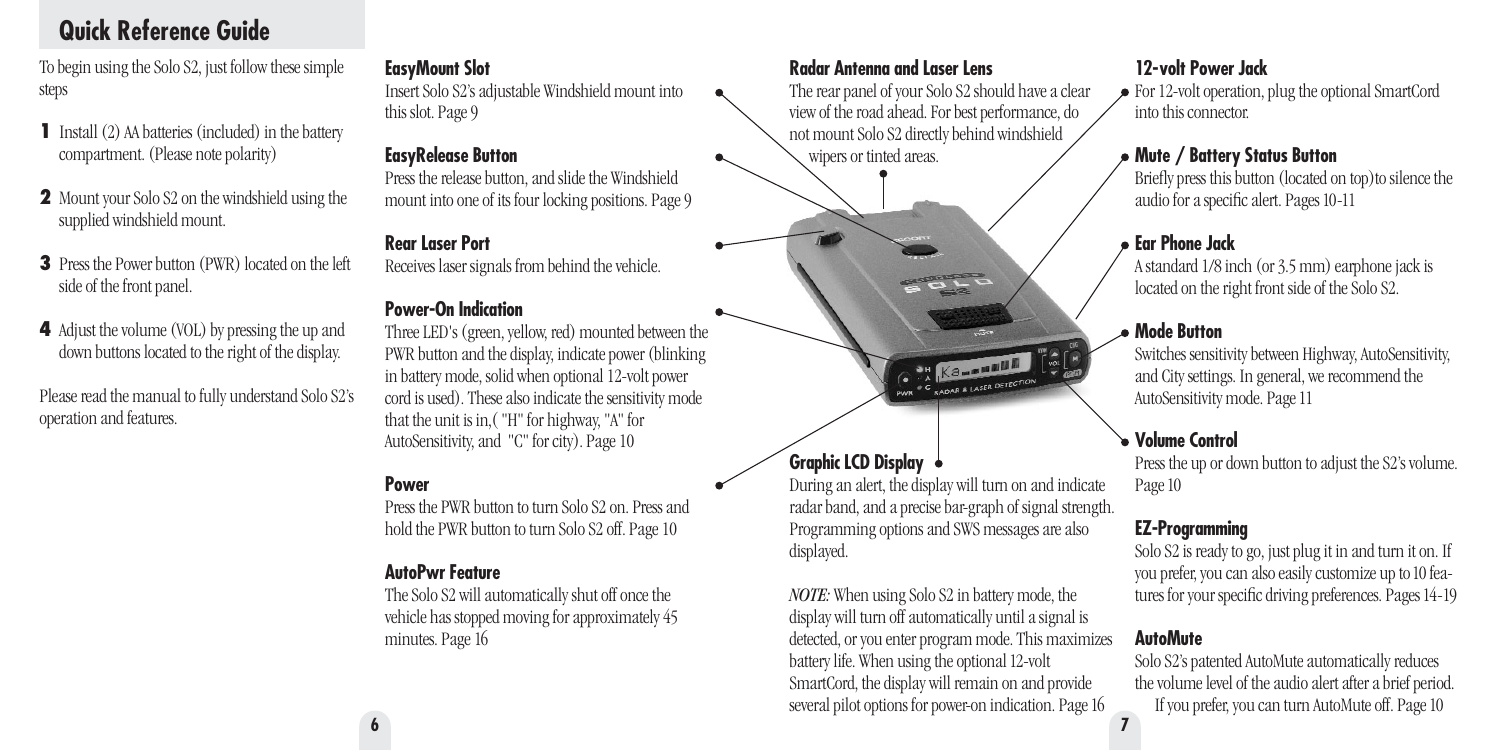# **Installation**

#### **Battery Installation**

Remove the battery door, located on the bottom of the detector, and install (2) AA batteries (supplied). Be sure to note the correct polarity for each battery (see legends inside battery compartment).



To power Solo S2 using 12-volts, simply remove the power connector plug, and insert the small end of the optional SmartCord, (telephone-type connector) into the modular jack on Solo S2's right side. Plug the lighter plug adapter into your vehicle's lighter socket or accessory socket.

The optional SmartCord allows you to operate the Solo S2 on 12 volts DC negative ground only. The lighter plug is a standard size and will work in most vehicles. Of course, your lighter socket must be clean and properly connected for proper operation.

*NOTE:* Depending on your vehicle, the lighter socket power may either be continuously on, or it may be switched on and off with your ignition switch. See the Accessories section for details on how to order the optional 12-volt SmartCord.

#### **Mounting Location**

*WARNING!* ESCORT cannot anticipate the many ways Solo S2 can be mounted. It is important that you mount Solo S2 where it will not impair your view nor present a hazard in case of an accident.

#### *Where to mount Solo S2*

For optimum detection performance, we recommend the following:

• Using the supplied Windshield Mount, stick the suction cups to the windshield, and mount your Solo S2 level and high enough on your front windshield to provide a clear view of the road ahead.

• Mount Solo S2 away from windshield wipers, other solid objects, and heavily tinted areas that might obstruct the radar antenna or laser lens.

#### **Windshield Mount**

Solo S2's EasyMount windshield bracket is designed for unobtrusive and hassle-free mounting.

**1** Depress the adjustment button on the top of Solo S2 (above the word "RELEASE") and slide the EasyMount bracket into the slot until mount is locked into the position which best fits the angle of your windshield (there are four settings available). For extremely horizontal or extremely sloped windshields, the EasyMount bracket can be bent.

To ensure that the suction cups adhere to the windshield firmly, be sure to keep both your windshield and the suction cups clean.

**2** To adjust Solo S2 on your windshield, use the EasyMount adjustment button located on the top of the Solo S2, and slide Solo S2 forward or backward to obtain a level horizontal position.

When installed and adjusted properly, the back top edge of the Solo S2 should rest solidly against your windshield.

#### *CAUTION!*

A few vehicles (including some Porsches) have windshields with a soft anti-lacerative coating on the inside surface. Use of suction cups will permanently mar this coating. Consult your dealership or the vehicle owner's manual to determine if your windshield has this coating.



#### *User's Tip*

You can leave the EasyMount bracket in place on your windshield, and easily remove Solo S2 by pressing the adjustment button and sliding Solo S2 off the mount. Again, be sure to position the bracket where it won't present a hazard in the event of an accident. Additional mounts are available.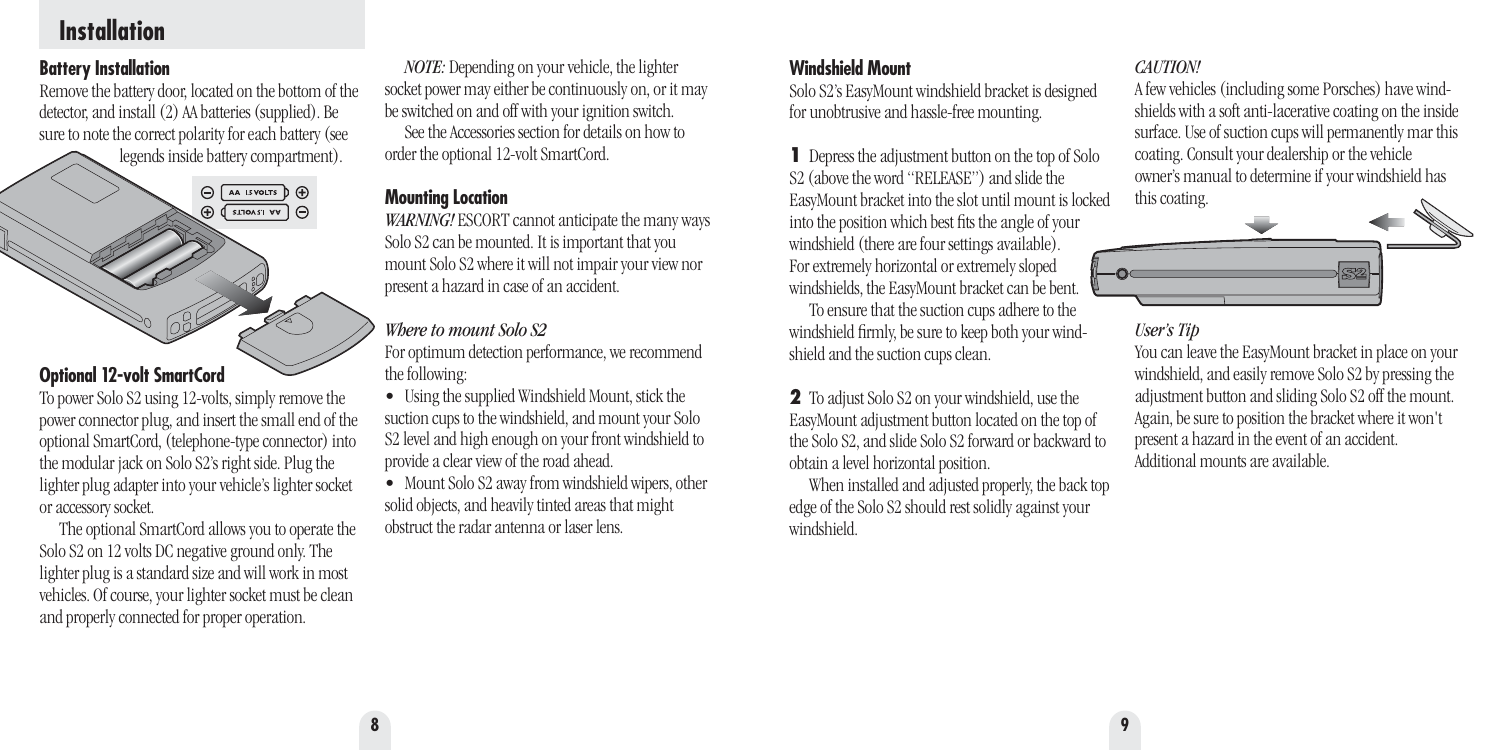## **Controls and Features**

#### **Power**

To turn Solo S2 on, simply press the power button (PWR) located on the left side of the front panel. To turn the detector off, press and hold the same power button for approximately two (2) seconds.

#### **AutoPwr (programmable)**

To conserve battery life, the Solo S2 will automatically go to "sleep" after the vehicle has stopped moving for 30 minutes. If the vehicle starts to move within the next 30 minutes, your Solo S2 will "wake up" and prompt you, (both visually and audibly) to see if you want it back on. If so, simply press any button on the Solo S2, and it will return to normal operation.

If you do not press a button within 15 seconds of the prompt, the detector will shut down completely. To turn the Solo S2 back on, simply press the PWR button.

#### **Volume Control**

To adjust the alert tone volume level, press and hold the up or down arrow buttons located to the right of the display. Once the desired volume level is achieved, simply release the button. This volume level will be stored in memory.

#### **Power-On Indication / Alert**

Once Solo S2's start-up sequence is complete, one of three LEDs (Green, yellow, red) located between the PWR button and the display will begin to blink. This indicates that Solo S2 is operational, and indicates which sensitivity mode (Highway, Auto, or City) the detector is in.

If you are using the optional SmartCord for 12-volt power, you can select alternate power-on displays. See the EZ-Programming (page 16) section for details.

The red LED (AutoSensitivity mode) will flash as an alert lamp when a signal is detected,

#### **Mute**

The Mute button, located on the top case of the Solo S2, allows you to silence the audio alert during a radar encounter.

To mute the audio for a single specific signal, briefly press the Mute button. After that radar encounter has passed, the mute will automatically reset and the audio will alert you to the next encounter.

#### **AutoMute**

Your Solo S2 has our patented AutoMute feature. After Solo S2 alerts you to a radar encounter at the volume you have selected, the AutoMute feature will automatically reduce the volume to a lower level. This keeps you informed without the annoyance of a continuous full-volume alert.

If you prefer, you can turn the AutoMute feature off. See the EZ-Programming section (page 17) for details.

#### **SmartMute**

Once a specific signal has been muted, Escort's exclusive SmartMute™ feature will intelligently prioritize any additional signals by band. If a new signal is detected, and it is a higher priority band than the muted one, Solo S2 will alert you at the preset volume you selected.

#### **Battery Status / Voltage**

The Mute button is also a battery status button. Simply press the Mute button at any time (without a signal present) and a battery status icon will appear, showing you the remaining life of the batteries. Each segment of this battery icon represents approximately 25% of the battery life.

When using the optional SmartCord for 12-volt operation, pressing the Mute button will provide the vehicles voltage.

#### **Low Battery Warning**

Once the batteries reach a specific voltage level, (approximately 1.7 volts) the Solo S2 will provide a low-battery warning. This warning consists of an audible alert, along with a corresponding message.

#### **Mode Switch**

The Mode switch selects the Solo S2's sensitivity. We recommend the Auto (AutoSensitivity) mode for most driving.

Solo S2's AutoSensitivity mode provides long-range warning, while virtually eliminating false alarms. In this mode, the Solo S2's internal computer continuously analyzes all incoming signals and intelligently determines which signals are real threats.

You can also select conventional Highway and City sensitivity modes. When driving in urban areas where annoying X-band intrusion alarms and door openers are common, City Mode can be engaged to lower Xband sensitivity and reduce X-band alerts. Full sensitivity is maintained on all other bands. You can customize Solo S2's City mode sensitivity. See the EZ-Programming section (page 18) for details.

#### **Brightness Control**

The Solo S2 provides four levels of brightness including automatic, minimum, medium, maximum and full dark mode. The Solo S2 is shipped using the automatic setting, which will adjust the brightness automatically based on the ambient light in your vehicle. You may also select one of the fixed brightness levels (min, med, max) in the EZ-Programming section. See page 18 for details.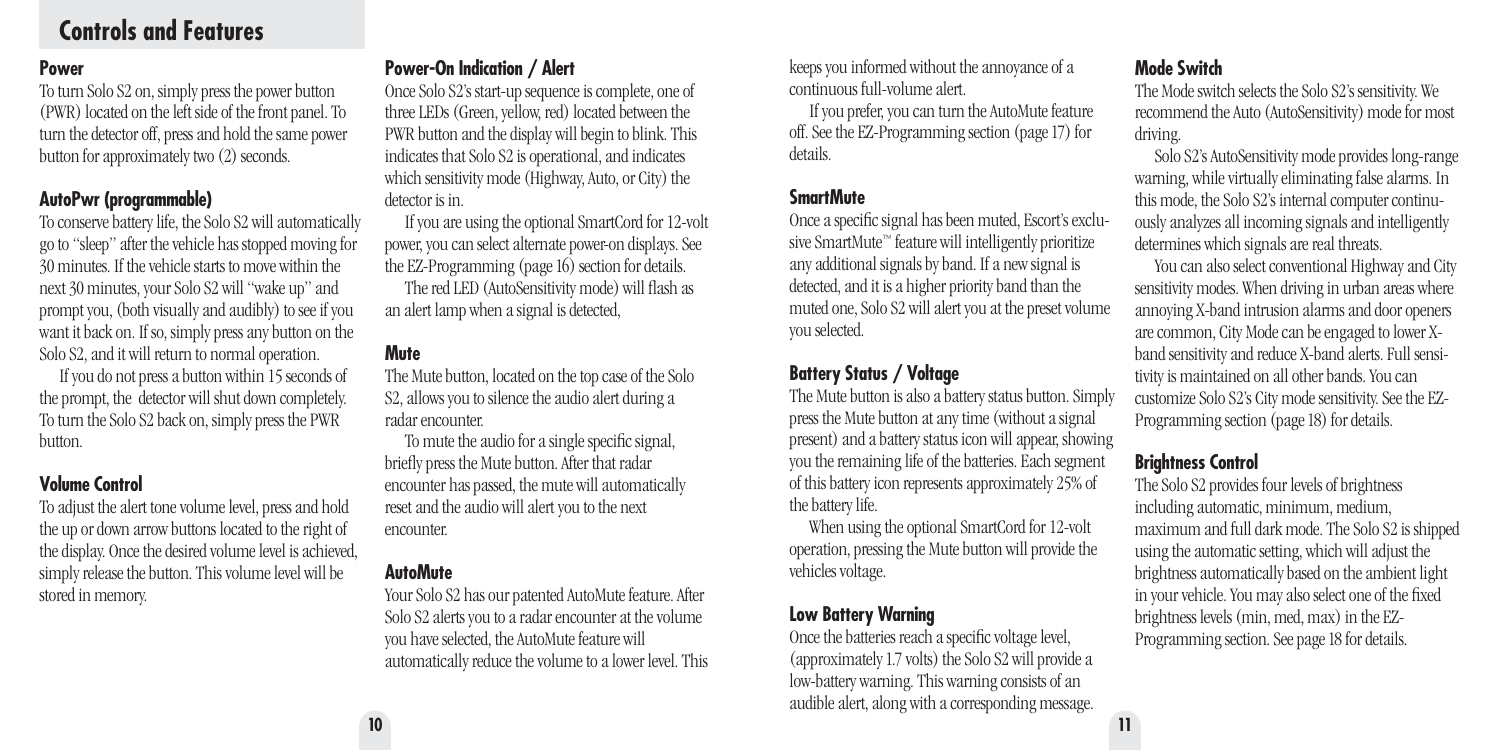# **Controls and Features**

For more discreet operation, the Solo S2 also has a dark mode. In this mode, the display will not provide any visual alerts when it detects a signal. Only an audible alert will be heard. However, the display will operate normally when accessing the program mode. See the EZ-Programming section (page 18) for details.

*NOTE:* When using the optional 12-volt SmartCord while the Solo S2 is in dark mode, all visual alerts will be indicated on the SmartCord itself.

#### **Audible Alerts**

#### *For Radar signals:*

Solo S2 uses a Geiger-counter-like sound to indicate the signal strength and type of radar signal being encountered. When you encounter radar, a distinct Audible Alert will sound and increase in rate as the signal gets closer. When the signal is very strong, the Audible Alerts will blend into a solid tone. This allows you to judge the distance from the signal source without taking your eyes from the road.

Each band has a distinct tone for easy identification.  $X$ -band  $=$  beep tone,  $K$ -band  $=$  raspy  $bra$  tone, Ka-band = double-brap tone.

#### *For Laser signals:*

Since Laser signals are a possible threat no matter how weak, Solo S2 alerts you to all laser signals with a full laser alert.

#### *For Safety signals:*

Solo S2 will alert you to these signals with a double-beep tone, and a corresponding text message. A complete listing of the text messages is on page 25.

#### **Signal Strength Meter**

Solo S2's alphanumeric graphic display provides an intuitive display of signal strength and text messages.

Solo S2's standard bar-graph signal strength meter only displays information on a single radar signal. If there are multiple signals present, Solo S2's internal computer determines which is the most important threat to show on the bar-graph meter.

When Solo S2 detects radar, it displays the band (X, K, or Ka), and a precise bar graph of the signal strength. When Solo S2 detects a laser signal, the display will show "LASER."

*NOTE:* If you are operating Solo S2 in Dark Mode, the display will not light when a signal is detected – only the audio alert will be heard.

#### **ExpertMeter**

Solo S2's ExpertMeter option is an advanced display for experienced detector users. Please use Solo S2 for a few weeks to get familiar with its other features before using ExpertMeter.

To use the ExpertMeter instead of the standard bar graph meter, select ExpertMeter in Solo S2's EZ-Programming (see page 17).

Solo S2's ExpertMeter simultaneously tracks up to 8 radar signals. It shows you detailed information on up to 2 Ka-band, 2 K-band, and 4 X-band signals.

ExpertMeter can help you spot a change in your normal driving environment; for example, a traffic radar unit being operated in an area where there are normally other signals present.

The ExpertMeter is actually a miniature spectrum analyzer. It shows what band each signal is and its signal strength.

# KA|| K|| X||||

*Above is the ExpertMeter Display if Solo S2 was detecting 2 strong Ka-band, 2 strong K-band, and 4 strong X-band signals.*

As you can see, there are vertical lines after each band designator. Each line shows a signal being detected. The height of each line shows the relative signal strength of that signal.

*NOTE:* If you use ExpertMeter, the brief signal shown in the power-on sequence when you turn on your Solo S2 will also be in ExpertMeter: an X with a single vertical line.

A few more examples will help you better see how the ExpertMeter works.

# K| X|||

*Here ExpertMeter shows 1 strong K-band signal, and three X-band signals, two strong and one weak.*

# $K\Theta$   $\longrightarrow$   $K_{1,1,1}$

*Here ExpertMeter shows 1 weak Ka-band signal, and three weak X-band signals.*

## X

*On very weak signals, there will not be a vertical line at all. This shows a very weak X-band signal.*

#### *ExpertMeter Details*

The band designators (X, K, Ka) will stay on the display for a few seconds after the signal has passed. This allows you to see what the unit detected, even on very brief signals.

However, the vertical lines representing individual signals continuously change (several times a second) to give you a continuous instantaneous view of all radar signals present.

**12 13**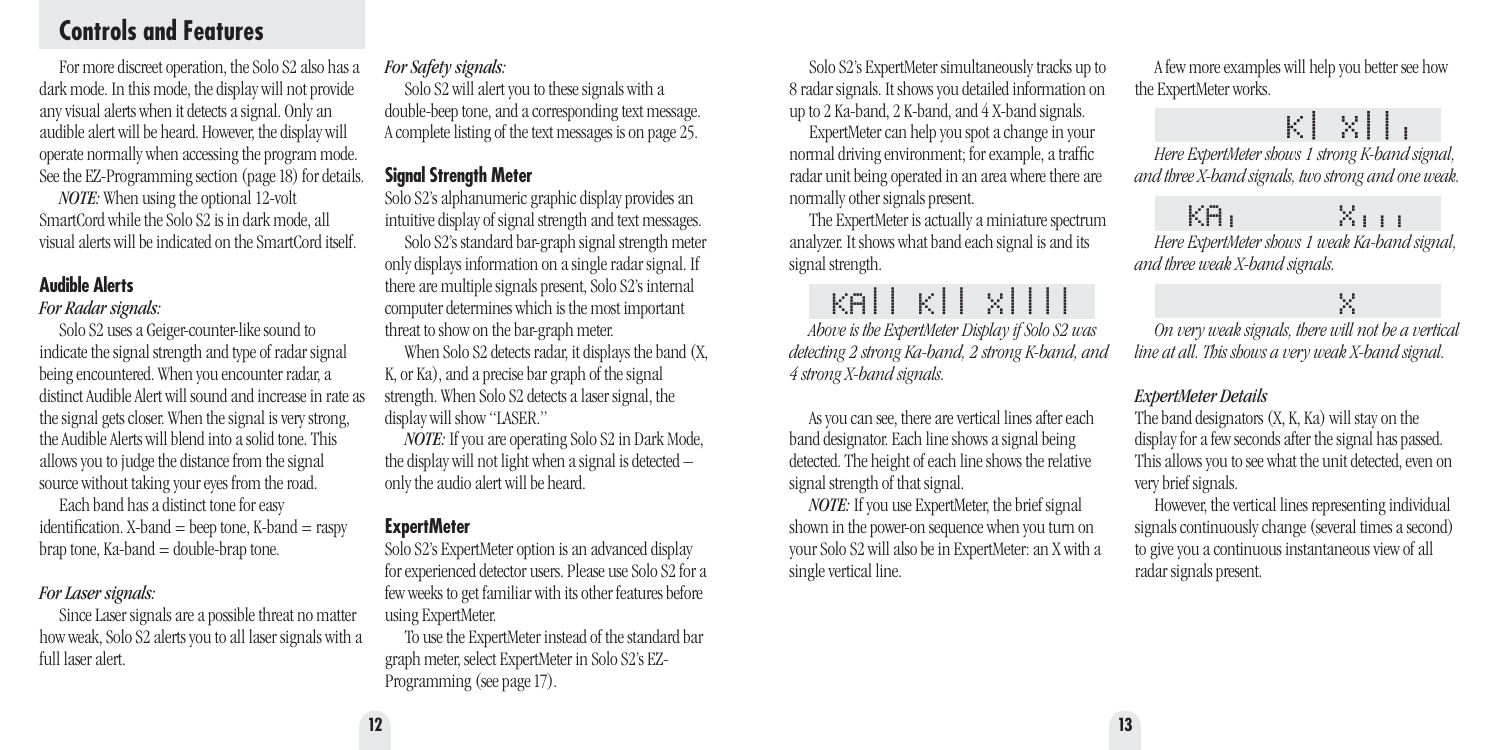# **EZ-Programming**

There are 10 user-selectable options so you can customize your Solo S2 for your own preferences. The Mode button ("M") and the "VOL" buttons (up or down arrows) are used to enter the programming, REVIEW your current program settings, and to CHANGE any settings as desired. The letters "PGM" (program), RVW (review), and CHG (change) are located on the front of the detector, and are highlighted in blue graphics. Pages 16-19 explain each option in more detail.

#### **How to use EZ-Programming**

**1** To enter Program Mode, press and hold either of the "VOL" (up or down) buttons, and the "M" (mode) down for 2 seconds. *The unit will beep twice, and will display the word "Program."*

**2** Then press the RVW button to review the current settings. *You can either tap the button to change from item to item, or press and hold the button to scroll through the items.*

**3** Press the CHG button to change any setting. *You can either tap the button to change from setting to setting, or hold the button to scroll through all the options.*

**4** To leave the Program Mode, simply wait 8 seconds without pressing any button. *The unit will display Complete, beep 4 times, and return to normal operation.* **14**

To quickly reset Solo S2 to the factory program settings, press and hold the Mute and M (Mode) buttons while turning Solo S2 on.

#### **Example of EZ-Programming**

Here is how you would turn Solo S2's AutoMute feature off.

**1** Enter the Program Mode by holding one of the VOL buttons and "M" (mode) button down for 2 seconds. *Solo S2 will beep twice and display "Program."*

**2** Then hold the RVW button down. *Solo S2 will scroll through the categories, starting with Contrast, Pilot options, Auto-Power, Power-On sequence, Signal Strength Meter, AutoMute, Tones, City sensitivity, Brightness, and Bands.*

**3** Release the RVW button when Solo S2 shows the AutoMute item. *Since the factory setting is for AutoMute to be on, Solo S2 will display "aMute ON." (If you accidentally go to the next category, press the opposite "VOL" button to go back.)* **4** Press the CHG button to change from "aMuteON" to "aMuteOFF"

**5** To complete the Programming, simply wait 8 seconds without pressing any button. *Solo S2 will display Complete, beep 4 times, and return to normal operation.*

# **Overview of EZ-Programming**

CONTRAST Contr 3

PILOT LIGHT Pilot HWY

*(Options using* Pilot H<br>*Polt SmartCord*) Pilot H.> 12-volt SmartCord)

AUTO POWER aPwr ON

POWER-ON SEQUENCE Pwr0n STD

SIGNAL STRENGTH METER Meter STD

AUTOMUTE aMute ON

AUDIOTONES Tone STD

CITY MODE SENSITIVITY City STD

\***Solo S2's Factory Settings** To reset Solo S2 to its original factory settings, press and hold the Mute and M (Mode) buttons while turning Solo S2 on. Solo S2's display will provide a "Reset" message, accompanied by an audible alert, acknowledging the reset.

Tone LOUD City LoX City NoX BRIGHTNESS Brt AUTO Brt MIN Brt MED Brt MAX Maximum brightness when turned on Brt DARK BANDS Bands ALL

 $PiInt.+$ Pilot  $+$ .  $Pilot + \rangle$ 

aPwr OFF

PwrOn FST

Meter EXP

aMute OFF

Bands MOD

#### Press the <u>RVW</u> button to go <u>Allemann CHG</u> button to change<br>Your setting within a category **the set of the category of the next** from one category to the next

| ntr 3                                        |                                                                                                             | Contrast level 3<br>Scrolls thru five contrast levels: 1-5                                                                                                                                                           |
|----------------------------------------------|-------------------------------------------------------------------------------------------------------------|----------------------------------------------------------------------------------------------------------------------------------------------------------------------------------------------------------------------|
| lot HWY                                      |                                                                                                             | * Full word: Highway or Auto or City                                                                                                                                                                                 |
| lot                                          | н                                                                                                           | Letter: H or A or C                                                                                                                                                                                                  |
| lot                                          | H. >                                                                                                        | Letter, with scanning dot                                                                                                                                                                                            |
| lot                                          | ÷                                                                                                           | Symbol: $+$ or $\cdot$ or $-$                                                                                                                                                                                        |
| .lot                                         | $+$ . >                                                                                                     | Symbol, with scanning dot                                                                                                                                                                                            |
| .lot                                         | $^{+>}$                                                                                                     | Scanning symbol                                                                                                                                                                                                      |
| iPum                                         | ΟN                                                                                                          | * Turns Solo S2 on and off automatically                                                                                                                                                                             |
| iPum                                         | OFF                                                                                                         | Turn Solo S2 on and off manually                                                                                                                                                                                     |
| ır:On I                                      | <b>STD</b>                                                                                                  | * Standard power-on sequence                                                                                                                                                                                         |
| ırOn I                                       | <b>FST</b>                                                                                                  | Fast power-on sequence                                                                                                                                                                                               |
| ter.                                         | STD                                                                                                         | * Standard signal strength meter                                                                                                                                                                                     |
| ter                                          | EXP                                                                                                         | <b>Expert Meter</b>                                                                                                                                                                                                  |
| lute                                         | ΟN                                                                                                          | * AutoMute on                                                                                                                                                                                                        |
| lute                                         | OFF                                                                                                         | AutoMute off                                                                                                                                                                                                         |
| ione i                                       | STD                                                                                                         | * Standard tones                                                                                                                                                                                                     |
| ione:                                        | LOUD                                                                                                        | Loud tones                                                                                                                                                                                                           |
| ∷itu i                                       | STD                                                                                                         | * Standard City mode sensitivity                                                                                                                                                                                     |
| ∷itu i                                       | LoX                                                                                                         | Low X-band sensitivity in City Mode                                                                                                                                                                                  |
| ∷itų.                                        | NoX                                                                                                         | No X-band sensitivity in City Mode                                                                                                                                                                                   |
| Brt<br>Brt MIN<br>Brt MED<br>Brt MAX<br>Brt. | <b>AUTO</b><br><b>DARK</b>                                                                                  | ∗<br>Brightness is controlled automatically<br>Minimum brightness when turned on<br>Medium brightness when turned on<br>Maximum brightness when turned on<br>Full Dark Mode when turned on                           |
| inds i                                       | <b>ALL</b>                                                                                                  | * All bands enabled                                                                                                                                                                                                  |
| inds i                                       | MOD                                                                                                         | One or more bands are disabled                                                                                                                                                                                       |
| x.                                           | ON or OFF<br>$K$ ON $or$ OFF<br>Ka ON $or$ OFF<br>$LSR$ ON $or$ OFF<br>SWS $ON$ or OFF<br>$UG2$ ON $or$ OFF | Turn bands "ON" or "OFF" by<br>pressing the Mute button<br>* X-band detection on<br>K-band detection on<br>*<br>Ka-band detection on<br>*<br>Laser detection on<br>*<br>SWS detection off<br>15<br>VG2 detection off |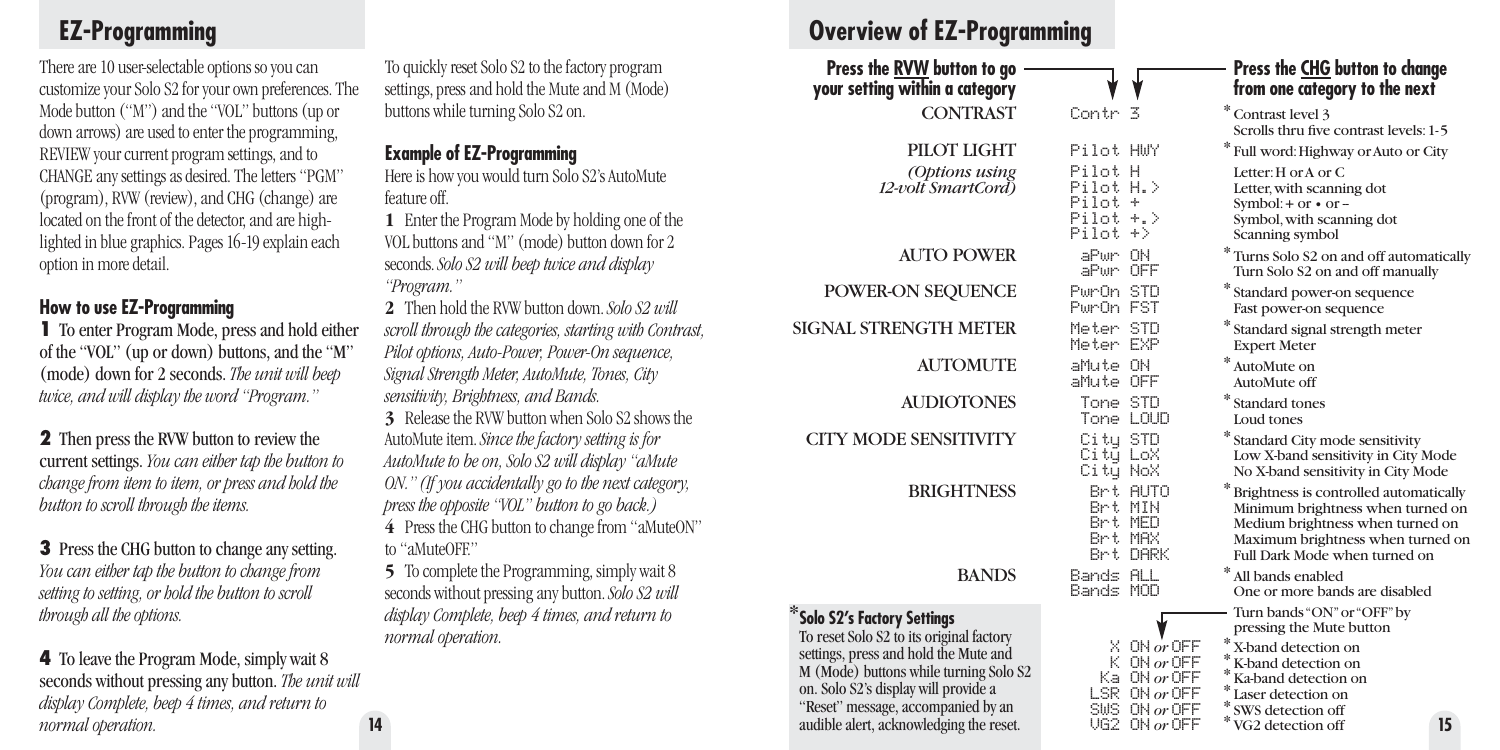# **Details of EZ-Programming**

#### **Display Contrast**

Contr  $1-5$  (Contrast adjustment) In this setting, Solo S2 allows you to scroll though 5 levels of contrast adjustment for optimum viewing.

#### **Pilot Light (12-volt power only)**

PilotHWY (Full description) In this setting, Solo S2 will display "Highway," "City," or "Auto" as its power-on indication. (factory default)

#### Pilot H(Letter)

In this setting, Solo S2 will display "H" for Highway, "C" for City, and "A" for Auto.

 $P$ **i**  $1 \circ t$   $H$ .  $\geq$  (Letter with scanning dot) In this setting, Solo S2 will display "H" for Highway, "C" for City, and "A" for Auto. Also, a single dot will continuously scroll across the display.

#### Pilot+(Symbol)

In this setting, Solo S2 will display "+" for Highway, "." for Auto, and "-" for City.

 $PiIot+$ .  $\geq$  (Symbol with scanning dot) In this setting, Solo S2 will display "+" for Highway, "." for Auto, and "–" for City. Also, a single dot will continuously scroll across the display.

Pilot+>(Scanning symbol) In this setting, Solo S2 will display "+" for Highway, "." for Auto, and "-" for City. Each will continuously scroll across the display.

#### **Auto Power**

aPwr On(Standard)

In this setting, Solo S2 maximizes battery life by intelligently shutting down once your vehicle has become motionless. Approximately 15 minutes after the vehicle has stopped moving, the Solo S2 will go into a "sleep" mode. It will "sleep" for approximately 30 minutes. However, if the Solo S2 senses movement within this "sleep" time, the Solo S2 will prompt you (both audibly and visually) to see if you would like to return to an active mode. If yes, simply press any button.

If not, the Solo S2 will shut off completely, maximizing battery life.

### aPwr OFF

In this setting, Solo S2 requires that you turn it on and off manually using the PWR button.

## **Power-on Sequence**

#### PwrOnSTD(Standard)

In this setting, each time you turn on Solo S2, it will display "Solo S2," "LASER," "Ka-band," "K-band," "X-band," followed by a brief X-band alert. (factory default) If one or more bands are disabled, (see page 19) a message will appear alerting you if one or more bands are disabled, (ie. "X OFF").

#### PwrOnFST(Fast power-on)

In this setting, Solo S2 will provide a single X-band tone if all bands are enabled. If any bands have been disabled, a double X-band tone and corresponding message (i.e. "X OFF"), will alert you that one or more bands have been turned off.

NOTE: If the batteries need to be replaced, a lowbattery alert will be provided during both power-on sequences.

## **Signal Strength Meter**

MeterSTD(Standard meter) In this setting, the meter displays the band of the received signal, and a bar graph shows the relative signal strength. (factory default)

### MeterEXP (Expert Meter)

In this setting, the meter simultaneously tracks multiple radar signals. It can display up to 2 Ka band, 2 K band, and 4 X band signals at the same time.

NOTE: The ExpertMeter feature is explained in more detail on page 13.

#### **AutoMute**

#### aMute ON(AutoMute on)

In this setting, Solo S2's audio alerts will initially be at the volume you set, but after a few seconds, Solo S2 will automatically reduce the volume level, to keep you informed, but not annoyed. (factory default)

#### aMuteOFF(AutoMute off)

With AutoMute off, Solo S2's audio alerts will remain at the volume you set for the duration of the radar encounter.

#### **Audio Tones**

Tone STD(Standard tones) This setting uses more pleasing tones. (factory default)

#### ToneLOUD(Loud tones)

This setting uses tones that are more piercing. This setting is recommended for louder vehicles.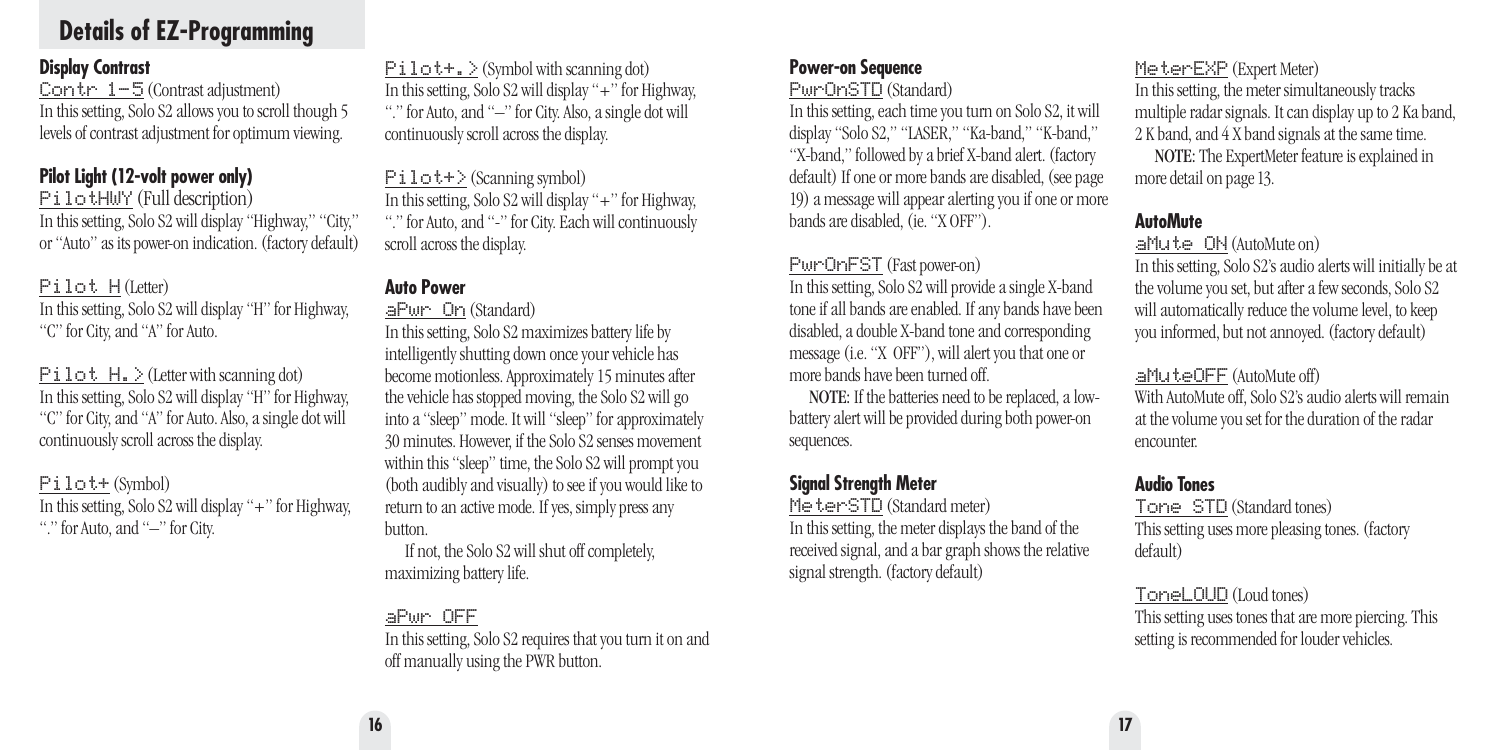# **Details of EZ-Programming**

#### **City Mode Sensitivity**

#### City STD (Standard)

In this setting, when you put Solo S2 in the City mode, X-band sensitivity is significantly reduced, to reduce annoyance from X-band intrusion alarms and motion sensors. (factory default)

City LoX(Low X-band sensitivity) In this setting, when you put Solo S2 in the City mode, X-band sensitivity is reduced more than the standard setting. This will reduce X band alarms from other sources even further, but also significantly reduces range to X-band traffic radar.

City NoX(No X-band sensitivity) In this setting, when you put Solo S2 in the City mode, Solo S2 will not respond to any X band signals.

*WARNING:* Only choose this setting if you are absolutely certain that there are no X band traffic radar units where you drive.

*NOTE:* These settings only apply when Solo S2 is operated in City mode. X-band sensitivity is not affected when used in "Auto," or "Highway" modes.

#### **Brightness**

Brt Auto(Automatically adjusts) In this setting, the Solo S2's display and pilot lights will adjust automatically based on the vehicles interior brightness.(factory default)

Brt MIN(Minimum) In this setting, each time you turn on Solo S2, the display will be at the lowest brightness.

#### Brt MED(Medium)

In this setting, each time you turn on Solo S2, the display will be at the medium brightness.

Brt MAX(Maximum) In this setting, each time you turn on Solo S2, the display will be at the maximum brightness.

#### Brt Dark(Dark)

In this setting, Solo S2's display and pilot lights will be totally dark, even during an alert. Only the audible alert will tell you of detected signals.

#### **Bands ON/OFF** BandsALL

In this setting, all radar and laser frequencies are monitored. This is the factory setting, and it is highly recommended that you use your Solo S2 in this mode.

X ON(X-band detection on – factory default)

 $K$  ON (K-band detection on – factory default)

Ka ON(Ka-band detection on – factory default)

LSR ON (Laser detection on – factory default)

SWS OFF(Safety Warning Systems detection off – factory default)

VG2 OFF (VG2 detection off – factory default) If the VG2 band (Radar detector detector) is turned on, VG2 units will be detected with an audible and visual alert. Once detected, Solo S2's internal oscillator will shut down for a period of time, making it undetectable. Solo S2's oscillator will then periodically turn back on to see if the VG2 unit is still present. If not, Solo S2 will return to normal operation.

*NOTE:* With VG2 detection on, other radar detectors could be detected as well.

#### BandsMOD

If you live in an area where a specific band (e.g. SWS ) is not currently used, you can turn that specific band off.

#### *NOTE:* DO NOT TURN ANY BANDS OFF UNLESS YOU ARE ABSOLUTELY SURE THAT BAND IS NOT USED IN YOUR AREA.

To disable, or turn a specific band off, enter program mode and scroll to the "BandsALL" category using the "REVIEW" button. Using the "CHANGE" button, select the specific band you wish to disable, or turn off, (e.g. "SWS ON"). Once you have selected the specific band, press the top-mounted Mute button to turn the band on/off.

*NOTE:* If you have turned off a band, Solo S2 will warn you with an audible alert, and associated text message stating which band is turned off, (e.g. "SWS OFF"). This warning is displayed during the start up sequence (standard or fast).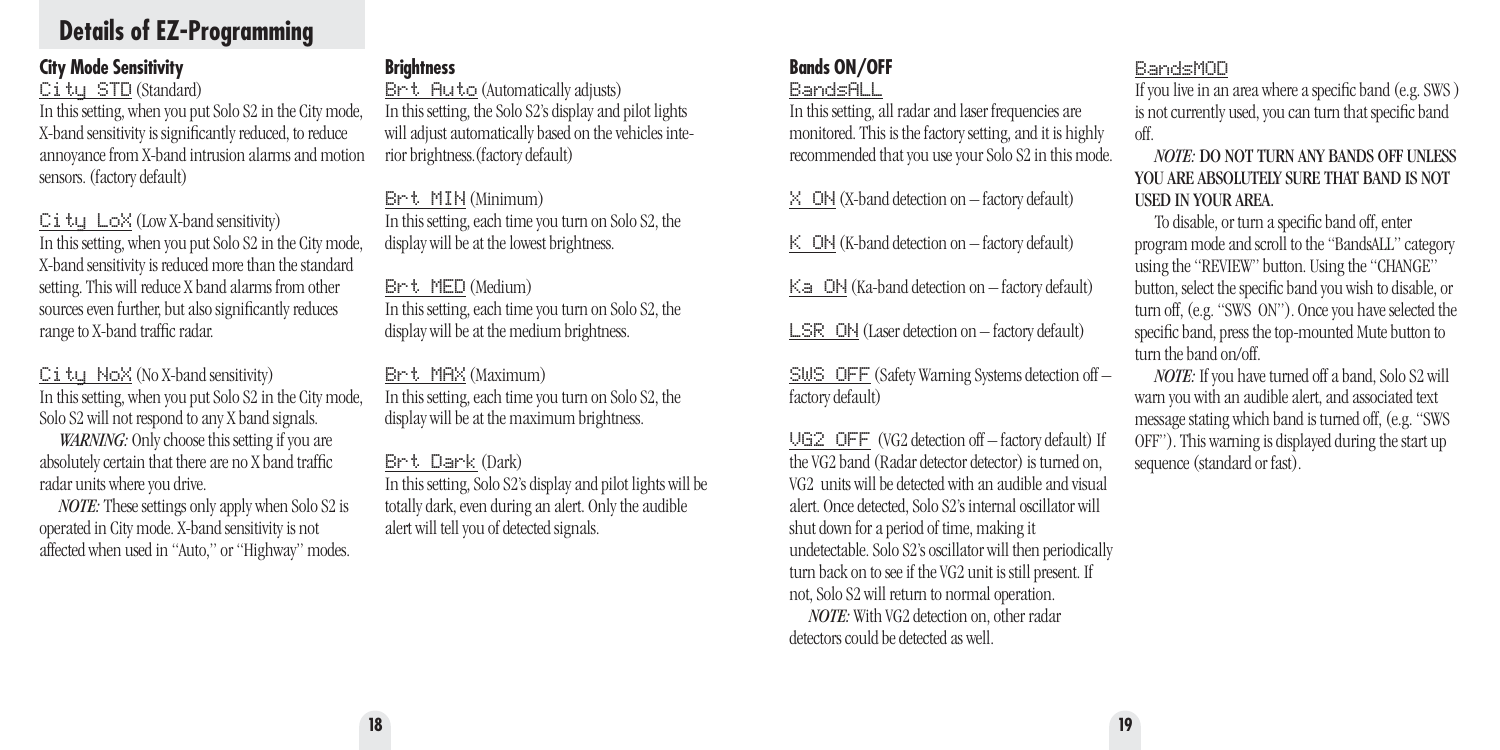# **Technical Details**

#### **Interpreting Alerts**

Although Solo S2 has a comprehensive warning system and this handbook is as complete as we can make it, only experience will teach you what to expect from your Solo S2 and how to interpret what it tells you.

#### **Alert**

• Solo S2 begins to sound slowly, then the rate of alert increases until the alert becomes a solid tone. The Signal Meter ramps accordingly.

• Solo S2 emits short alerts for a few seconds and then falls silent only to briefly alert and fall silent again.

• Solo S2 suddenly sounds a continuous tone for the appropriate band received. All segments in the Signal Strength Meter are lit.

• A brief laser alert.

• Solo S2 receives weak signals. These signals may be a little stronger as you pass large, roadside objects. The signals increase in frequency.

The specific type of radar being used, the type of transmission (continuous or instant-on) and the location of the radar source affect the radar alerts you receive. The following examples will give you an introduction to understanding Solo S2's warning system for radar, laser and safety alerts.

#### **Explanation**

- You are approaching a continuous radar source aimed in your direction.
- An instant-on radar source is being used ahead of you and out of your view.
- An instant-on radar source or laser source is being used nearby. This kind of alert requires immediate attention!
- Laser is being used in the area. Because laser is inherently difficult to detect, any laser alert may indicate a source very close by.

• A moving patrol car with continuous radar is overtaking you from behind. Because these signals are reflected (reflections are increased by large objects), they may or may not eventually melt into a solid point even when the patrol car is directly behind you.

#### **Alert**

- Solo S2 alerts slowly for awhile and then abruptly jumps to a strong alert.
- Solo S2 alerts intermittently. Rate and strength of alerts may be consistent or vary wildly.
- Solo S2 alerts intermittently. Rate and strength of signal increases with each alert.
- Solo S2 gives an X-band alert intermittently.

#### **Explanation**

• You are approaching a radar unit concealed by a hill or an obstructed curve.

- A patrol car is travelling in front of you with a radar source aimed forward. Because signals are sometimes reflected off of large objects and sometimes not, the alerts may seem inconsistent.
- A patrol car is approaching from the other direction, sampling traffic with instant-on radar. Such alerts should be taken seriously.
- You are driving through an area populated with radar motion sensors (door openers, burglar alarms, etc.) Since these transmitters are usually contained inside buildings or aimed toward OR away from you, they are typically not as strong or lasting as a real radar encounter.

*CAUTION:*Since the characteristics of these alerts may be similar to some of the preceding examples, over confidence in an unfamiliar area can be dangerous. Likewise, if an alert in a commonly traveled area is suddenly stronger or on a different band than usual, speed radar may be set up nearby.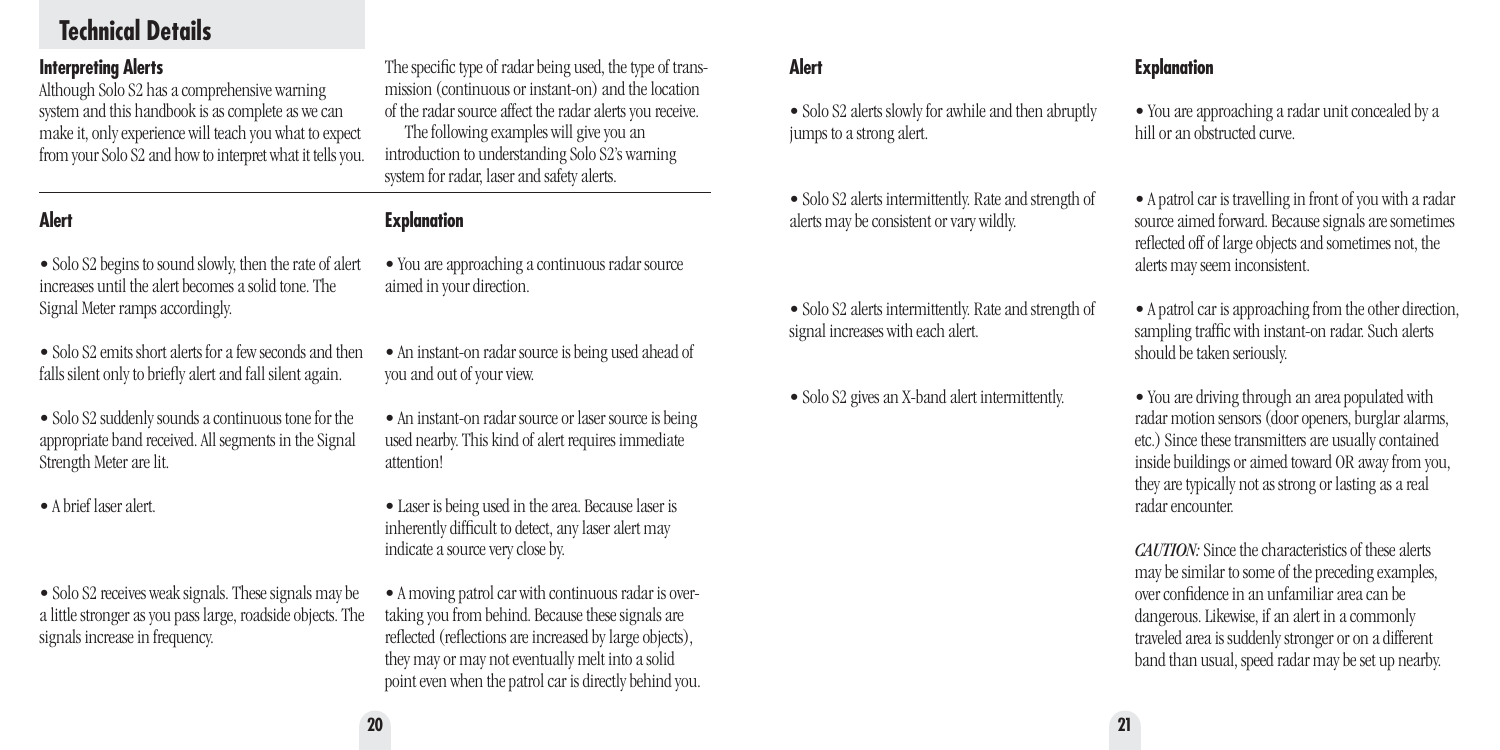# **Technical Details**

#### **How Radar Works**

Traffic radar, which consists of microwaves, travels in straight lines and is easily reflected by objects such as cars, trucks, even guardrails and overpasses. Radar works by directing its microwave beam down the road. As your vehicle travels into range, the microwave beam bounces off your car, and the radar antenna looks for the reflections. Using the Doppler Principle, the radar equipment then calculates your speed by comparing the frequency of the reflection of your car to the original frequency of the beam sent out.

Traffic radar has limitations, the most significant of these being that it typically can monitor only one target at a time. If there is more than one vehicle within range, it is up to the radar operator to decide which target is producing the strongest reflection. Since the strength of the reflection is affected by both the size of the vehicle and its proximity to the antenna, it is difficult for the radar operator to determine if the signal is from a sports car nearby or a semi-truck several hundred feet away.

Radar range also depends on the power of the radar equipment itself. The strength of the radar unit's beam diminishes with distance. The farther the radar has to travel, the less energy it has for speed detection. Because intrusion alarms and motion sensors often operate on the same frequency as X-Band radar, your Solo S2 will occasionally receive non-police radar signals. Since these X-Band transmitters are usually contained inside of a building, or aimed toward the ground, they will generally produce much

weaker readings than will a true radar encounter. As you become familiar with the sources of these pseudo alarms in your daily driving, they will serve as confirmation that your Solo S2's radar detection abilities are fully operational.

#### **How Laser (Lidar) Works**

**22 23**

Laser speed detection is actually LIDAR (Light Detection and Ranging). LIDAR guns project a beam of invisible infrared light. The signal is a series of very short infrared light energy pulses, which move, in a straight line, reflecting off your car and returning to the gun. LIDAR uses these light pulses to measure the distance to a vehicle. Speed is then calculated by measuring how quickly these pulses are reflected given the known speed of light.

LIDAR (or laser) is a newer technology and is not as widespread as conventional radar. Therefore, you may not encounter laser on a daily basis. And, unlike radar detection, laser detection is not prone to false alarms. Because LIDAR transmits a much narrower beam than does radar, it is much more accurate in its ability to distinguish between targets and is also more difficult to detect. AS A RESULT, EVEN THE BRIEFEST LASER ALERT SHOULD BE TAKEN **SERIOUSLY** 

There are limitations to LIDAR equipment. LIDAR is much more sensitive to weather conditions than RADAR, and a LIDAR gun's range will be decreased by anything affecting visibility such as rain, fog, or smoke. A LIDAR gun cannot operate through glass and it must be stationary in order to get an accurate reading. Because LIDAR must have a clear line of sight and is subject to cosine error (an inaccuracy, which increases as the angle between the gun and the vehicle, increases) police typically use LIDAR equipment parallel to the road or from an overpass. LIDAR can be used day or night.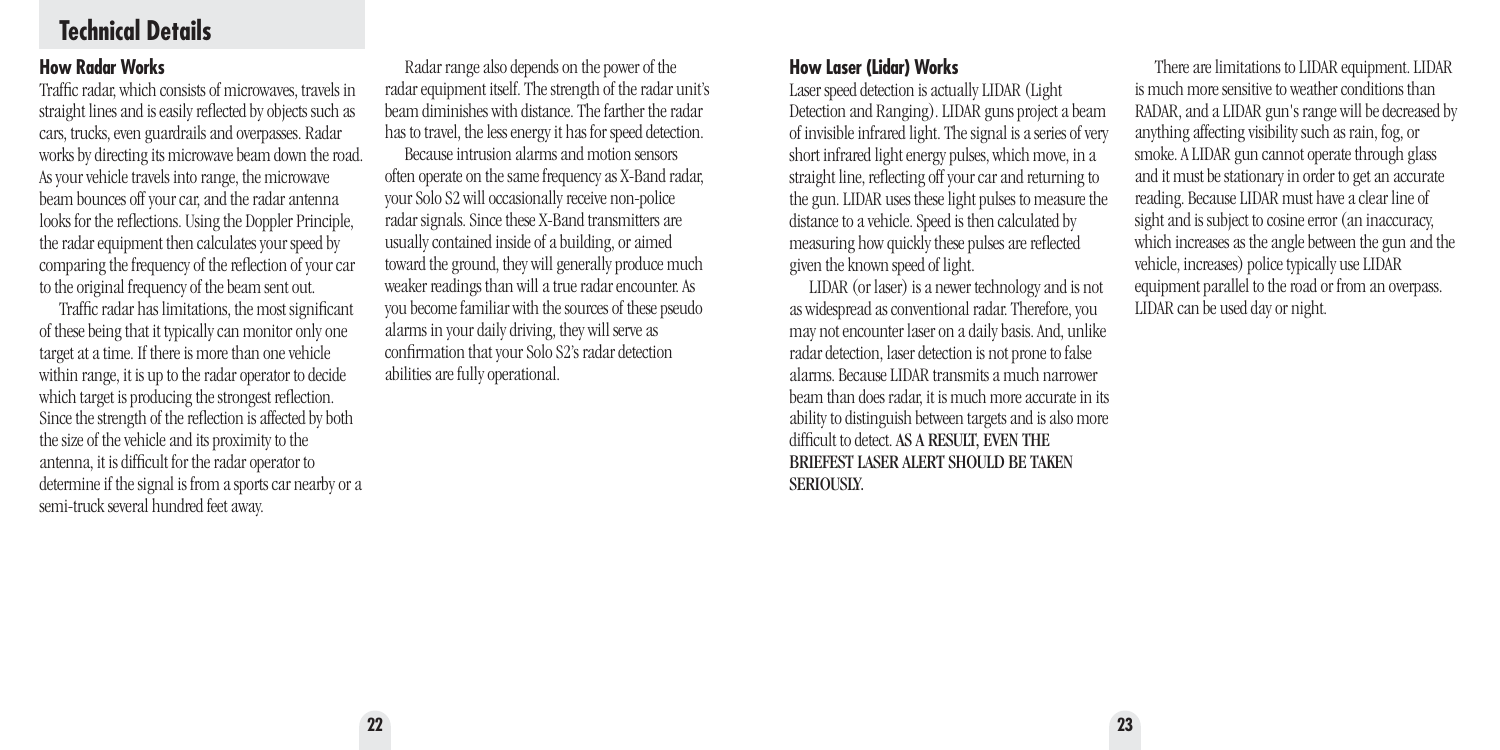# **Technical Details**

#### **How Safety Radar Works**

Safety Warning System, or SWS, uses a modified K-band radar signal. The SWS safety radar system has 64 possible messages (60 currently allocated). The SWS messages your Solo S2 can display are listed on the facing page.

From the factory, your Solo S2 is programmed with SWS decoding OFF. If SWS is used in your area, your Solo S2 will display the safety messages associated with the signal. If you wish to detect this system, use the EZ-Programming feature to turn Solo S2's SWS decoding ON.

*NOTE:* some of the safety messages have been condensed, so that each message can be displayed on one or two screens on Solo S2's display.

Since Safety radar technology is relatively new, and the number of transmitters in operation is not yet widespread, you will not receive Safety signals on a daily basis. Do not be surprised if you encounter emergency vehicles, road hazards and railroad crossings that are unequipped with these transmitters. As Safety transmitters become more prevalent (the number of operating transmitters is growing every day), these Safety radar signals will become more common.

For more information and details about SWS safety radar, visit their web site at www.swslc.com.

|                | SWS Safety Radar Text Messages |          | 32              | Future           | Use        |
|----------------|--------------------------------|----------|-----------------|------------------|------------|
| 1              | WorkZone                       |          | 33 <sup>°</sup> | HighWind         |            |
| $\overline{2}$ | Road                           | Closed   | 34              | Severe           | Weather    |
| 3              | Bridge Closed                  |          | 35 <sup>5</sup> | HeavyFog         |            |
| $\overline{4}$ | WorkCrew Highway               |          | 36              | Flooding         |            |
| 5              | WorkCrew Utility               |          | 37              | BridgIce         |            |
| $\overline{6}$ | Detour                         |          | 38              | RoadIce          |            |
| 7              | Truck                          | Detour   | 39              | Dust             | Blowing    |
| 8              | MustExit                       |          | 40              | Sand             | Blowing    |
| 9              | Rtlane                         | Closed   | 41              | Blinding         | Snow       |
| 10             | CntrLane Closed                |          | 42              | Future:          | Use        |
| 11             | LeftLane Closed                |          | 43              | RestArea         |            |
| 12             | Future                         | Use      | 44              | RestArea         | w/servic   |
| 13             | Police                         |          | 45 <sup>°</sup> | 24hrFuel         |            |
| 14             | Train                          |          | 46              | Insp Stn         | Open       |
| 15             | Low                            | Overpass | $47\,$          | Insp Stn         | Closed     |
| 16             | BridgeUp                       |          | 48              | Reduced          | Speed      |
| 17             | Bridge                         | Wt Limit | 49              | Speed            | Enforced   |
| 18             | RockSlid Area                  |          | 50              | HazMatls         | Exit       |
| 19             | School Zone                    |          | 51              | Expect           | Delay      |
| 20             | Road                           | Narrows  | 52              | 10 Min           | Delay      |
| 21             | Sharp                          | – Curve  | 53              | 20 Min           | Delay      |
| 22             | Croswalk                       |          | 54              | 30 Min           | Delay      |
| 23             | Deer                           | Crossing | 55              | 1 Hour           | Delay      |
| 24             | Blind or Deaf Kid              |          | 56              | Traffic          | TunRadio   |
| 25             | SteepUse LowGear               |          | 57              | Pay              | Toll       |
| 26             | Accident                       |          | 58              | Trucks           | ExitRght   |
| 27             | PoorRoad Surface               |          | 59              | Trucks           | ExitLeft   |
| 28             | Loading ScholBus               |          | 60              | Future -         | Use        |
| 29             | DontPass                       |          | 61              | Emerg            | Veh Moving |
| 30             | Dangrous Intrsect              |          | 62              | Police           | Pursuit    |
| 31             | Emergncy Vehicle               |          | 63              | Oversize Vehicle |            |
|                |                                |          | 64              | SloMovng Vehicle |            |
|                |                                |          |                 |                  |            |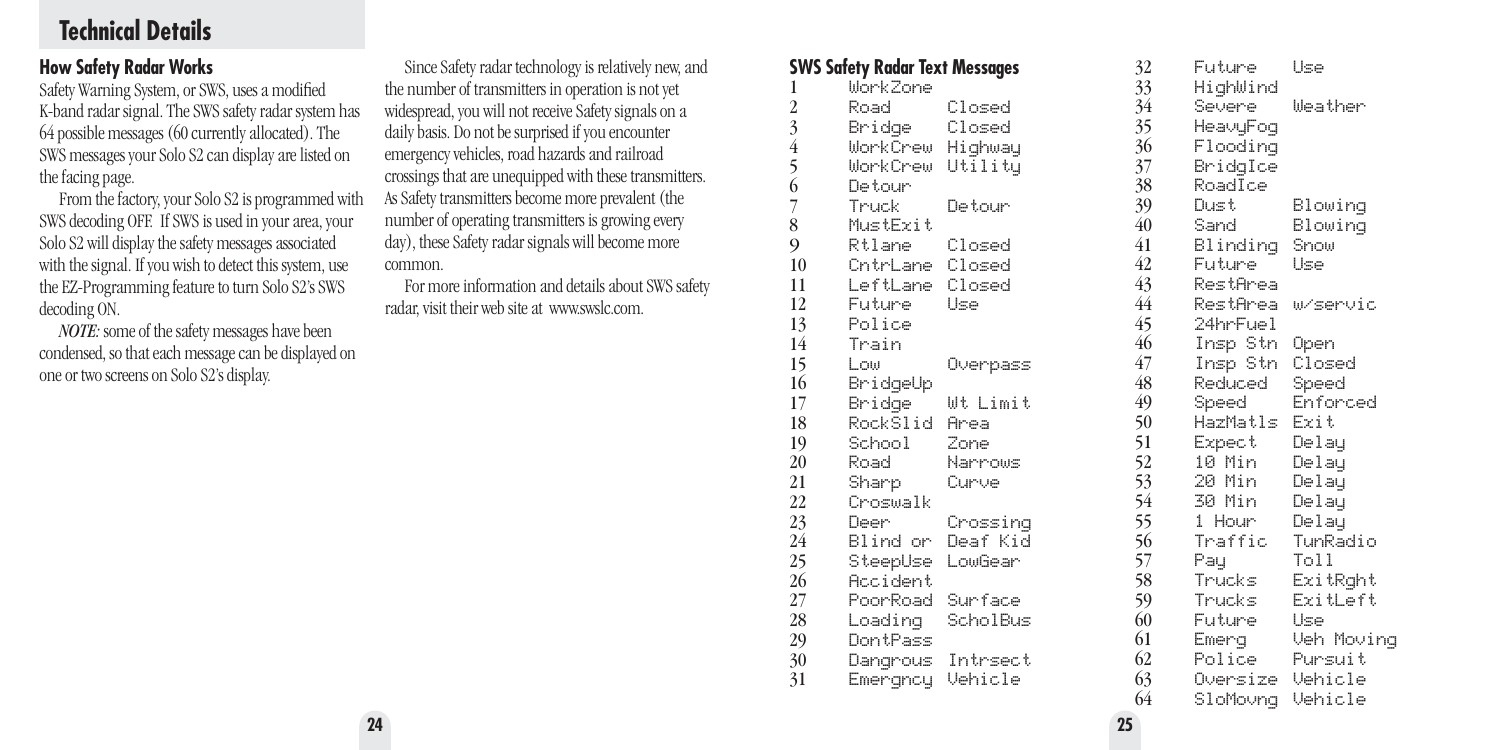# **Troubleshooting**

#### **Problem**

• Solo S2 beeps briefly at the same location every day, but no radar source is in sight.

• Solo S2 does not seem sensitive to radar or laser.

• Solo S2 did not alert when a police car was in view.

• Solo S2 did not provide a Safety signal while within range of an emergency vehicle.

- Solo S2's display is not working.
- Solo S2's audible alerts are less loud after the first few alerts.
- Solo S2 bounces or sags on windshield.

**Solution**

• An X-band motion sensor or intrusion alarm is located within range of your route. With time, you will learn predictable patterns of these signals.

- Make sure that windshield wipers do not block Solo S2's radar antenna and that the laser lens is not behind tinted areas.
- Determine if your vehicle has an Instaclear™, ElectriClear™ or solar reflective windshield which may deflect radar or laser signals.
- Solo S2 may be in City Mode.
- VASCAR, (Visual Average Speed Computer and Recorder) a stopwatch method of speed detection, may be in use.
	- Officer may not have radar or laser unit turned on.
- Safety transmitters may not be commonly used in your area.
- Solo S2 is in Full Dark Mode. See page 18 for details.
- Solo S2 is in AutoMute Mode. See page 10 for details.
- Solo S2 is not making contact with the windshield to provide stability. While holding down Solo S2's EasyRelease button, slide Solo S2 further back toward the windshield so that the back top edge makes firm contact.
- Solo S2's power-on sequence reoccurs while you are driving.
- Your 14-year old son has changed all 10 of the EZ-Programming options.
- Solo S2 will not turn on.
- Solo S2 feels very warm.
- A loose power connection or dirty lighter socket can cause Solo S2 to be briefly disconnected.
- You can return all of the programming options to the factory defaults by holding down the POWER, MUTE, Dim, and Mute buttons while you turn Solo S2 on.
- Check for proper battery installation.
- Install new batteries.
- It is normal for Solo S2 to feel warm when it's on.

### **Explanation of Displays**

| No display                 | Solo S2 is in the Dark mode, and is programmed for Full Dark (page 18)                                                                |
|----------------------------|---------------------------------------------------------------------------------------------------------------------------------------|
| PilotHWY                   | One of the many pilot programming messages (pages 16)                                                                                 |
| WorkZone                   | One of the many Safety Radar messages (pages 24-25)                                                                                   |
| Caution                    | Solo S2 has detected a Safety Radar Signal, but the signal isn't yet strong<br>enough to decode the specific safety message (page 25) |
| X   , or K   ,or KA   etc. | Solo S2 has been programmed in the ExpertMeter Mode (page 12-13)                                                                      |
| UG2.                       | Solo S2 has detected a VG2 unit (radar detector detector)                                                                             |

**26 27**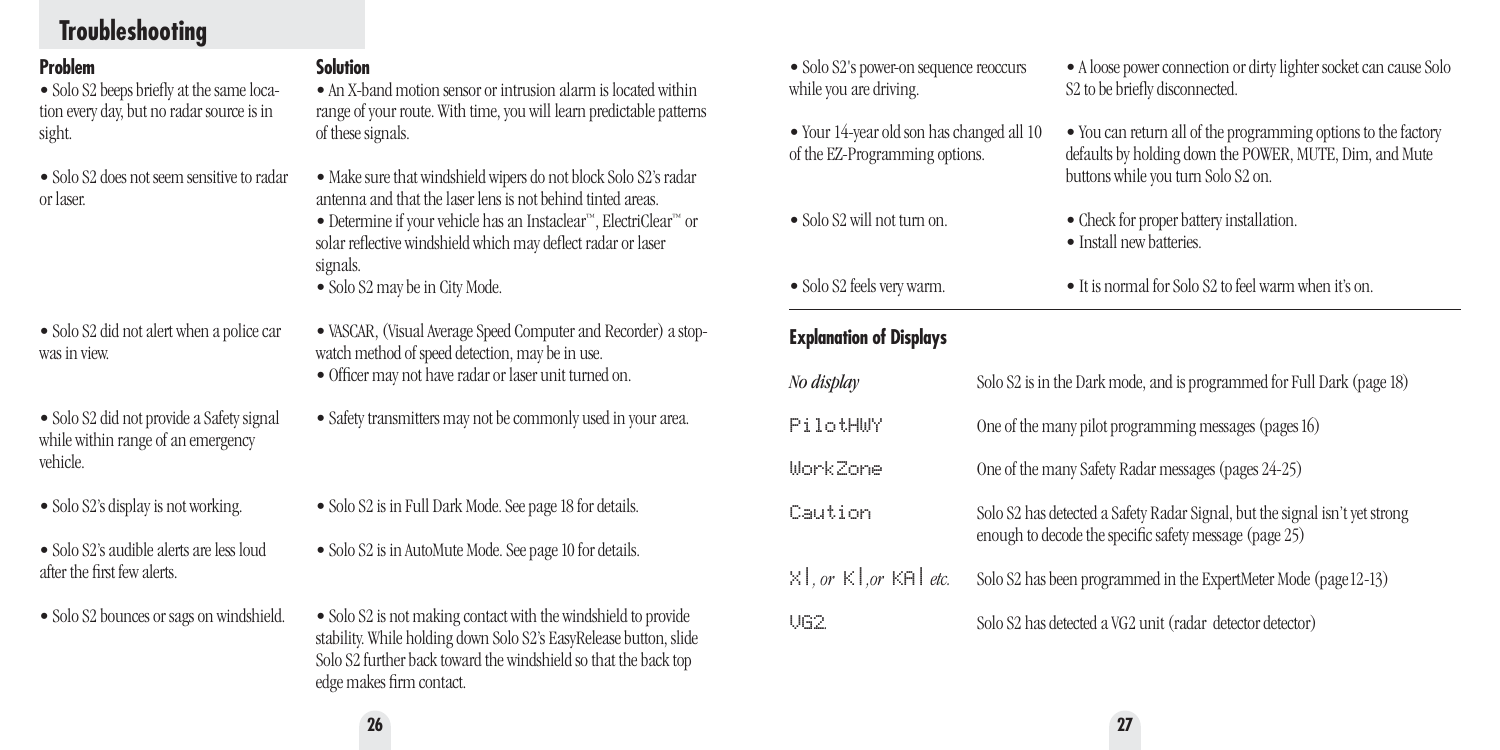#### **Service Procedure**

If your Solo S2 ever needs service, please follow these simple steps:

**1** Check the troubleshooting section of this manual. It may have a solution to your problem.

**2** Call us at 1-800-543-1608. We may be able to solve your problem over the phone. If the problem requires that you send your Solo S2 to the factory for repair, we will provide you with a Service Order Number, which must be included on the outside of your shipping box.

#### Enclose The Following Information With Your Solo S2:

- Your Service Order Number
- Your name and return address
- Your daytime telephone number
- A description of the problem you are experiencing.

#### **Out Of Warranty Repairs**

For out of warranty repairs, include prepayment in the amount you were quoted by the Escort Customer Service Representative. If the detector has been damaged, abused or modified, the repair cost will be calculated on a parts and labor basis. If it exceeds the basic repair charge, you will be contacted with a quotation. If the additional payment is not received within 30 days (or if you notify us that you choose not to have your Solo S2 repaired at the price quoted), your Solo S2 will be returned, without repair. Payment can be made by check, money order, or credit card.

### Ship Solo S2 to:

**ESCORT** Customer Service Department Service Order Number \_\_\_\_\_\_\_\_\_\_\_\_\_\_ 5440 West Chester Road West Chester, Ohio 45069

For your own protection, we recommend that you ship your Solo S2 postpaid and insured. Insist on a proof of delivery, and keep the receipt until the return of your Solo S2.

# **Service Warranty and Accessories**

#### **ESCORT One Year Limited Warranty**

ESCORT warrants your Solo S2 against all defects in materials and workmanship for a period of one (1) year from the date of the original purchase, subject to the following terms and conditions:

The sole responsibility of ESCORT under this Warranty is limited to either repair or, at the option of ESCORT, replacement of the Solo S2 detector. There are no expressed or implied warranties, including those of fitness for a particular purpose or merchantability, which extend beyond the face hereof. Some states do not allow limitations on how long an implied warranty lasts, so the above limitations may not apply to you.

ESCORT is not liable for any incidental or consequential damages arising from the use, misuse, or mounting of the Solo S2. Some states do not allow the exclusion or limitation of incidental or consequential damages, so the above limitation or exclusion may not apply to you.

This Warranty gives you specific rights. You may have other legal rights, which vary, from state to state. This Warranty does not apply if the serial number on the housing of the Solo S2 has been removed, or if your Solo S2 has been subjected to physical abuse, improper installation, or modification.

**Escort Extended Warranty** Escort offers an optional extended warranty plan. Contact Escort for details.

#### **Accessories**

The following accessories and replacement parts are available for Solo S2:

Two versions of the 12-volt SmartCord are available: One SmartCord plugs into your lighter socket and has a coiled cord, and the other Direct-wire SmartCord module that you wire into your electrical system, with an 8 foot straight cord to route to your Solo S2.





- Optional 12-volt Coiled SmartCord \$29.95
- Optional 12-volt Direct-wire SmartCord \$29.95
- Solo S2 Travel Case \$19.95
- Optional Laser Shifter ZR3